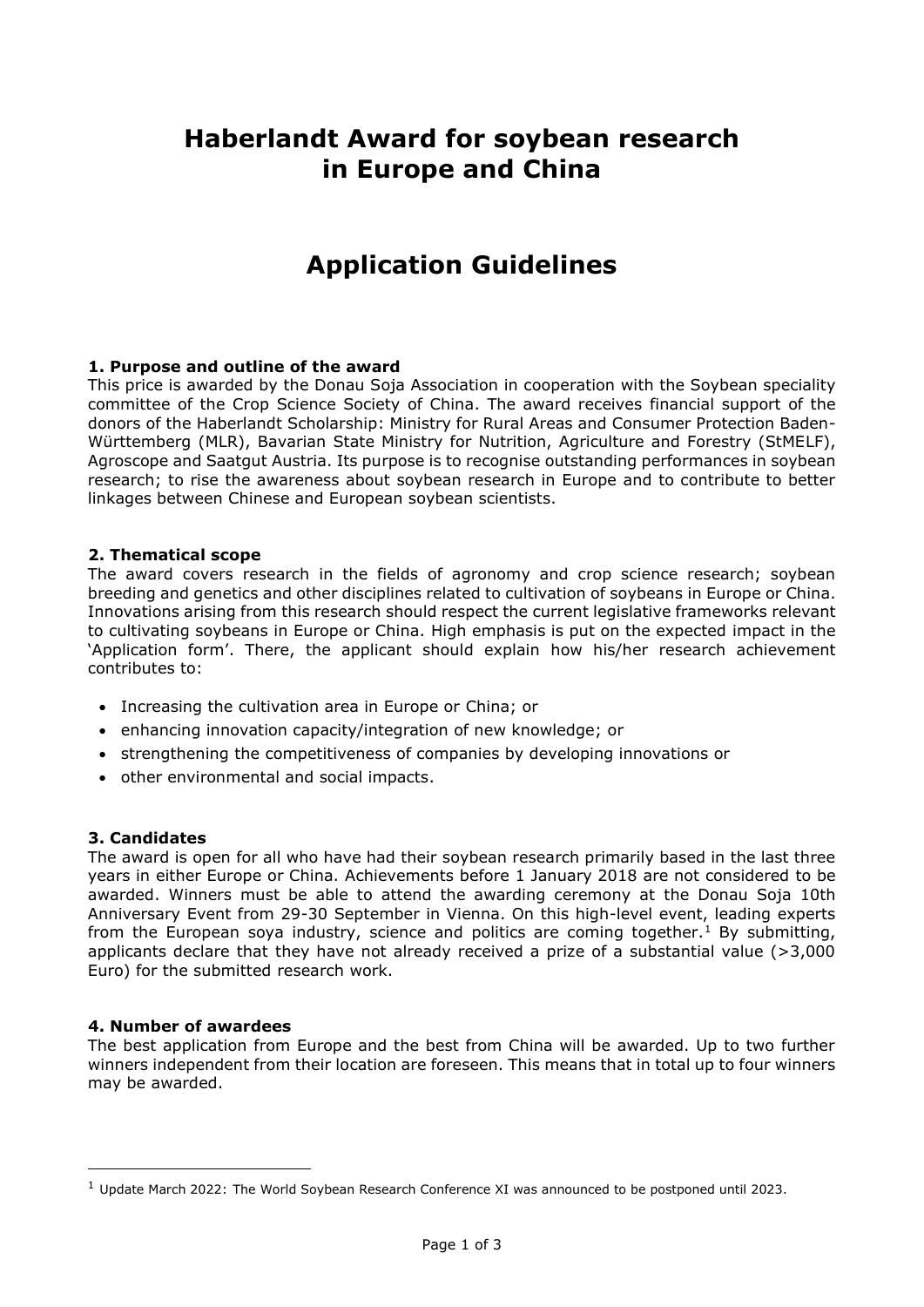## **5. Award**

Prizes of a total value of 15,000 EUR will be awarded among up to four winners. The award winners will be invited to the Donau Soja 10th Anniversary Event in Vienna to receive their awards personally and to participate to the award ceremony. Winners may request for a financial support for travel and participation expenses.

#### **6. How to apply**

The website of the Legume Hub (www.legumehub.eu/science/haberlandt-award) provides access to the latest information and documents. The key points are:

- a) Applications must be prepared according to the "Application forms" and submitted by email to *research@donausoja.org*. Every successfully submitted application will receive a confirmation note.
- b) Applications must include supporting materials that substantiate the candidate's achievements, such as the applicant's most important research papers (three items), technical handbooks, patent applications or utility models, newspaper articles etc.
- c) Applications are only possible in English language. Insufficient or incorrect applications will not be considered.

#### **7. Criteria for selection**

The evaluation panel will give consideration to the following perspectives in evaluating and judging the applicants' performance and research achievements for this award:

- a) Outlined research and development has shown abundant originality.
- b) Outlined research and development provides a promising potential for contributing to the impacts as described under section 2.
- c) The application can credibly demonstrate the quality of the implementation of the research.
- d) Achievements in the research and development have been objectively evaluated, e.g., by being published in academic journals, theses, by patents, etc.

Other considerations:

- In the case of collaborative research results, the candidate's contribution to the research will be evaluated in relation to that of the collaborators.
- Research results created through business activities will also be properly evaluated as long as they meet the selection criteria.
- Committee members related to a research institute that recommends an applicant will not participate in the assessment and rating of the applicant.
- Consideration may be given to candidates' relationship with Europe or China.